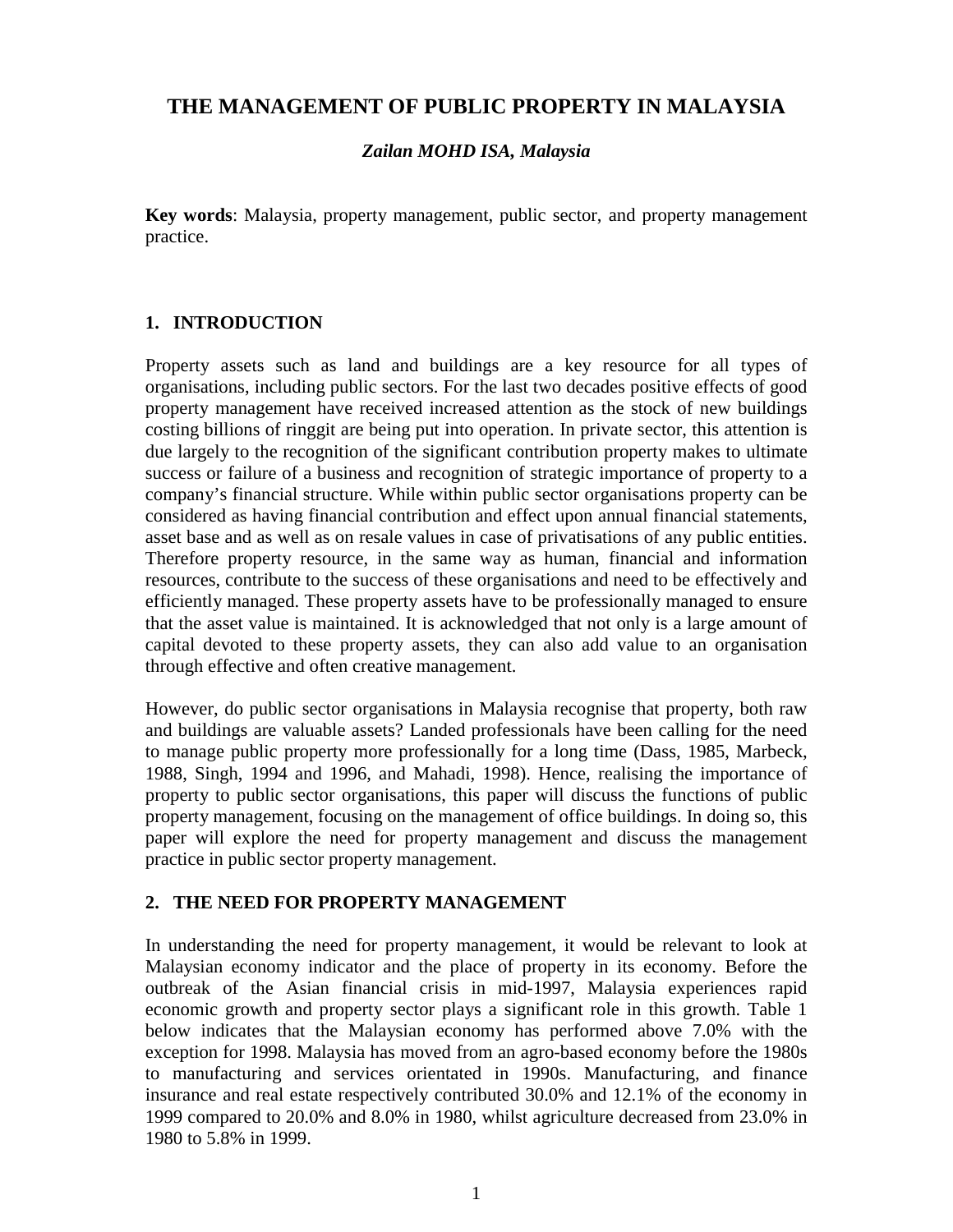| Types /Year          | 1980   | 1990 | 1994    | 1995    | 1996 | 1997 | 1998    | 1999 | 2000*         |
|----------------------|--------|------|---------|---------|------|------|---------|------|---------------|
|                      | $(\%)$ | (96) | $(\% )$ | $(\% )$ | (%)  | (% ) | $(\% )$ | (% ) | $\frac{9}{6}$ |
| <b>GDP</b> Growth    | 7.8    | 9.7  | 8.6     | 9.6     | 8.6  | 7.5  | $-7.5$  | 5.8  | 7.5           |
| Agriculture          | 23.0   | 8.7  | 14.9    | 9.6     | 12.7 | 9.1  | 9.4     | 9.4  | 8.8           |
| Construction         | 5.0    | 3.6  | 4.1     | 4.6     | 4.1  | 4.8  | 4.0     | 3.6  | 3.4           |
| Manufacturing        | 20.0   | 27.0 | 31.4    | 28.6    | 34.2 | 29.9 | 27.9    | 30.0 | 32.6          |
| Finance<br>insurance | 8.0    | 9.8  | 10.9    | 10.8    | 11.3 | 10.2 | 12.6    | 12.1 | 11.9          |
| & Real Estate        |        |      |         |         |      |      |         |      |               |

**Table 1.** GDP Growth and Selected Domestic Products By Industries - Share Of GDP

Source: Statistics Department, Valuation & Property Services Department and Author analysis (*\* Preliminary)*

From bank lending aspect, bank loans to the broad property sector including construction by commercial banks and finance companies have generally increased from RM32.6 billion in 1990 to RM127.6 billion in 2000. These economic indicators portray an expanding and growth oriented economy, which should give rise to employment, greater spatial requirements for manufacturing and production industries, service industries, as well as office and retail space and housing accommodation. Accordingly the numbers of operational property assets such as offices, industrial premises, shopping complexes, and residential and agricultural buildings have increased tremendously.

In office sector, over the last decade the number of purpose-built office buildings have increased from 694 in 1990 to more than double i.e. 1,598 units in 2000 (VPSD, 2000). It can be gleaned from Table 2 that the current supply of purpose built office space is 11.77 billion square meters compared to 4.15 billion square meters ten years ago. Almost 50% or 5.75 billion square meters of this space is located in Kuala Lumpur, the capital city of Malaysia and the development of Putrajaya as the administrative city for Malaysian central government contributes 333,000 square metres of office space from 21 buildings. In the last five years office property market experiences annual increase in office space of more than 8.2%. More than 2.75 million square meters of office space from 139 buildings are expected to come into market in the next three years.

Thus there is an enormous amount of office space, which has a tremendous amount of asset value in property market. These properties need to be effectively and efficiently managed, as there is significant relationship between property management and investment performance. Effective property management may reduce operating costs, dispose of excess properties, or hold on troubled properties by improving their operating income (and reducing their operating losses).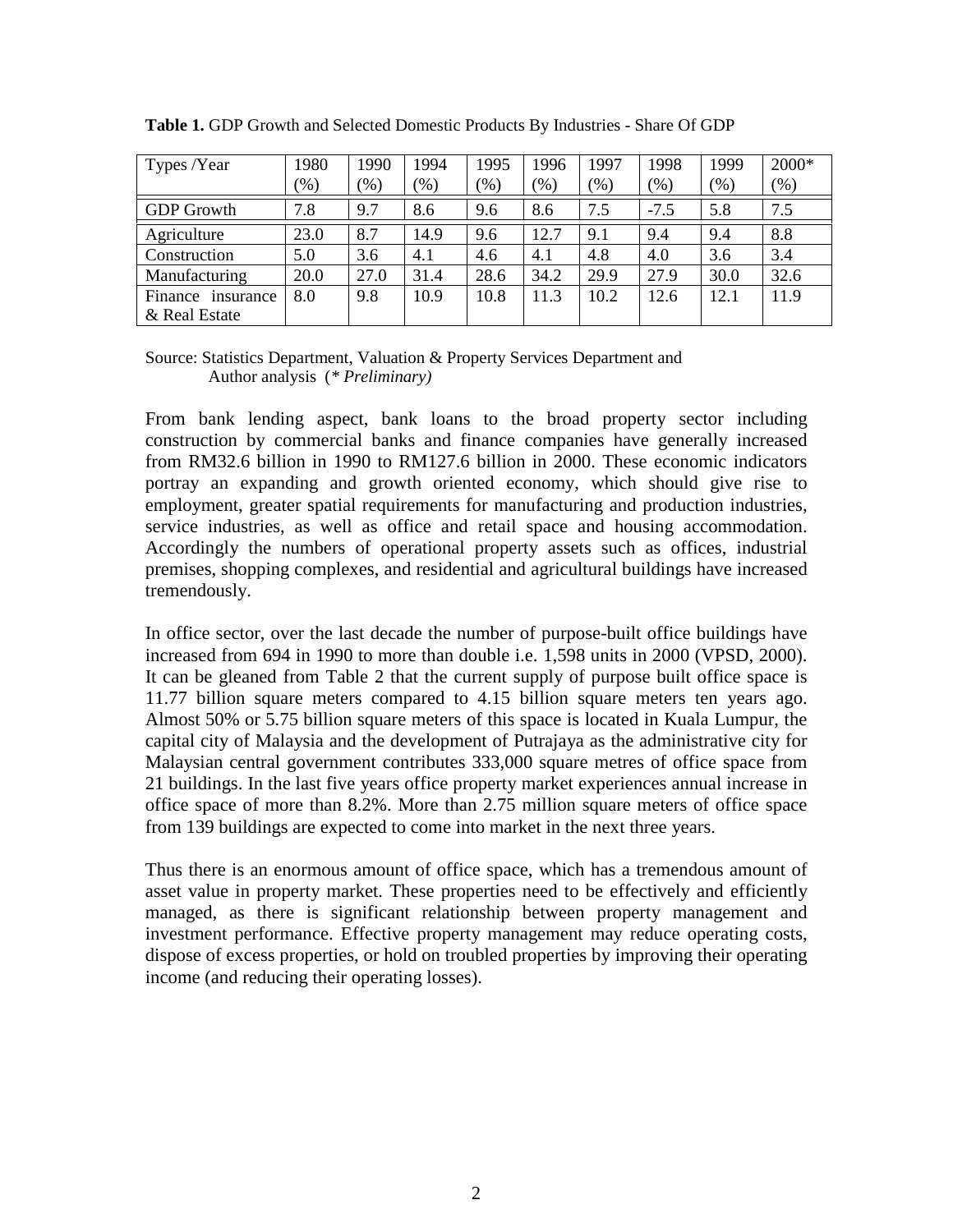| Year                       |           | <b>Total Stock of Office Space</b> |                        |                              | <b>Total Buildings</b> |                          |              |                |  |
|----------------------------|-----------|------------------------------------|------------------------|------------------------------|------------------------|--------------------------|--------------|----------------|--|
|                            | Malaysia  |                                    | Kuala Lumpur           |                              | Malaysia               |                          | Kuala Lumpur |                |  |
|                            | (Billion  | $\frac{0}{0}$                      | (Billion               | $\frac{0}{0}$                | Number                 | Change                   | Number       | Change         |  |
|                            | $s.m.$ )  | Change                             | s.m.)                  | Change                       |                        |                          |              |                |  |
| 1990                       | 4.152     |                                    | 2.609                  | $\qquad \qquad \blacksquare$ | 694                    |                          | 193          |                |  |
| 1991                       | <b>NA</b> | ۰                                  | 2.626                  | 0.6                          | <b>NA</b>              | $\overline{\phantom{0}}$ | 195          | $\overline{2}$ |  |
| 1992                       | <b>NA</b> | $\qquad \qquad$                    | 2.659                  | 1.2                          | <b>NA</b>              | $\overline{\phantom{a}}$ | 199          | $\overline{4}$ |  |
| 1993                       | <b>NA</b> | ۰                                  | 2.966                  | 11.6                         | <b>NA</b>              | $\overline{\phantom{0}}$ | 215          | 16             |  |
| 1994                       | <b>NA</b> | $\qquad \qquad$                    | 3.136                  | 5.7                          | <b>NA</b>              | $\overline{\phantom{a}}$ | 223          | 8              |  |
| 1995                       | 5.971     |                                    | 3.389                  | 8.0                          | 961                    |                          | 232          | 9              |  |
| 1996                       | 6.522     | 9.2                                | 3.605                  | 6.4                          | 1018                   | 59                       | 244          | 12             |  |
| 1997                       | 7.601     | 16.6                               | 3.941                  | 9.3                          | 1106                   | 88                       | 249          | 5              |  |
| 1998                       | 9.213     | 21.1                               | 4.668                  | 18.4                         | 1193                   | 87                       | 272          | 23             |  |
| 1999                       | 9.968     | 8.2                                | 5.027                  | 7.7                          | 1239                   | 46                       | 283          | 11             |  |
| 2000                       | 11.777    | 18.1                               | 5.753                  | 14.4                         | 1,598                  | 359                      | 346          | 43             |  |
| Incoming<br>under<br>stock |           | <b>Total Space</b>                 |                        | 2.754 million s.m.           |                        | 1.694 million s.m.       |              |                |  |
| construction               |           |                                    | <b>Total Buildings</b> |                              | 139                    |                          | 51           |                |  |

**Table 2.** Purpose Built Office Space (1990 – 2000)

Source: VPSD, National Property Information Centre (NAPIC) and Author analysis

Apart from that, the importance of effective property management in public sector can be perceived in many ways. Firstly, public sector organizations in Malaysia are among the largest property owners and the richest in the term of operational property value (Ismail, 1996). Property can therefore, be considered as having financial contribution and effect upon annual financial statements, asset base and as well as on resale values in the case of privatisations of any public entities. Secondly, in the events of economic and financial crisis, effective property management in public sector would improve property performance through quality improvement and control cost. Finally effective property management deliver quality service to its end-users i.e. public sector employees. It should be noted that the federal government departments have the highest number of employees in their organizations of about 800,000 that occupy majority of their office buildings.

### **3. PROPERTY MANAGEMENT IN MALAYSIA**

What do property management entail? Managing property involve establishing goals, objectives and policies and implementation of strategies to achieve those goals and objectives. According to Singh, (1994,1996) property management is an activity that seeks to control interests in property taking into consideration the short and long term objectives of the property owner and particular purpose for which the property is held. From practical perspective Wong (1999) considers property management as the work carried out to manage and maintain the development including its facilities at the level that will retain or enhance the value of the development, create a safe, functional and conducive living environment for occupants, keep or restore every facility in efficient working order and in good state of repair, and project a good appearance or image for the development. In a study on the operational property management process in large non-property organisation in Malaysia, Ismail (1996) regards property management responsibility include all the necessary reporting, accounting, maintenance and decision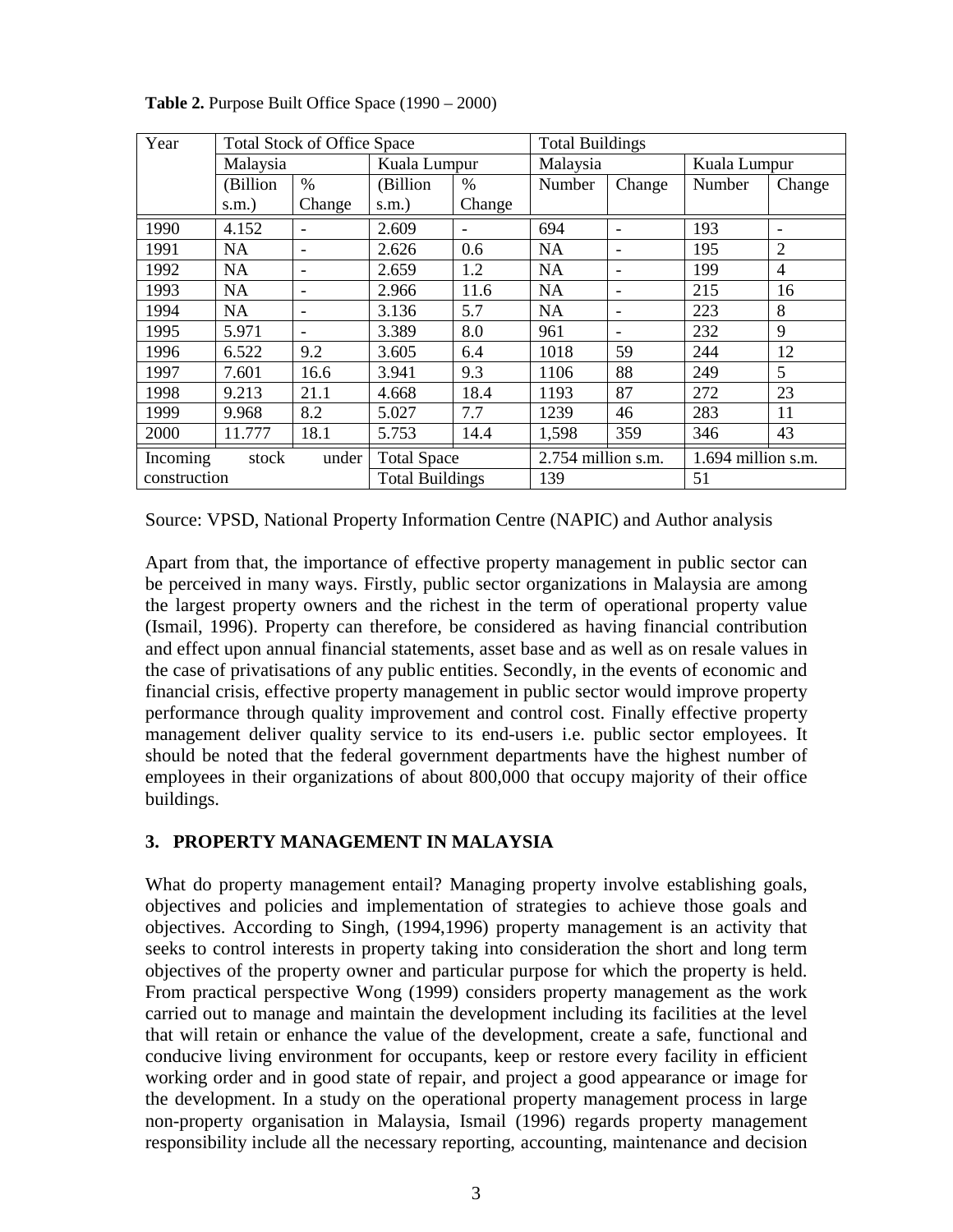making to ensure the economic and physical vitality of property assets. In this view the author looks at three aspects that are the management of the non-physical aspects of buildings such as legal and tenure matters, the management of physical aspects of buildings such as building maintenance and the economic management of the operational property assets, such as acquisition, disposal and development of the property assets. The core of property management may thus involve the management of the physical asset, which include maintenance; organisational use management, which include space management or user requirements; and financial management, which include property valuation, acquisition and disposal, property investment management and tenancy management.

In Malaysian office sector, the public property management focus towards building operation that involves maintenance management, space management or user requirement of space and security management. Public sector organisations also undertake property valuation, acquisition and disposal, which are normally focus for development of new office buildings. As far as tenancy management is concerned, the involvement of public sector organisations is limited to the occupation of office space in private buildings. On the other hand, from property investment management aspect, the central government organisations are not involved directly but rather through quasi government organisations.

It should be noted that the Malaysian public sector is defined as the central government, state governments, local governments, statutory bodies and the Non-Financial Public Enterprises (NEPE), most of which are public corporations. However, this paper will explore and discuss the current system of public sector management, which is practice in the central government. It is equally applicable to state government, local authorities and statutory bodies.

## **4. PUBLIC SECTOR PROPERTY MANAGEMENT ACTIVITIES**

According to Joroff (1992) there is no single best model that could suggest the type of property management activities can be organised and related to other management functions within large organisation particularly in public sector. The choice of what activities constitute property management depend mainly on the objectives property management itself, the choice of tenure and the mandate of property function. External factors may also affect the choice of property management activities (Ismail, 1996) and so does the phase of development of the organisation. For example the economic recession may bring a greater emphasis on certain types of property management activities. Expanding functions of an organisation may require acquisition, development and project management skills.

As far Malaysia is concerned, there are three approaches to the current system of public sector property management activities as indicated in Figure 1 below. Firstly, Property Management Division (PMD) of the Prime Minister's Department normally manages common central government office buildings, Secondly an occupier agency manages office buildings that the agency solely occupy. Finally, outsourcing of property management functions where the outsourced company handle all the routine property level management activities.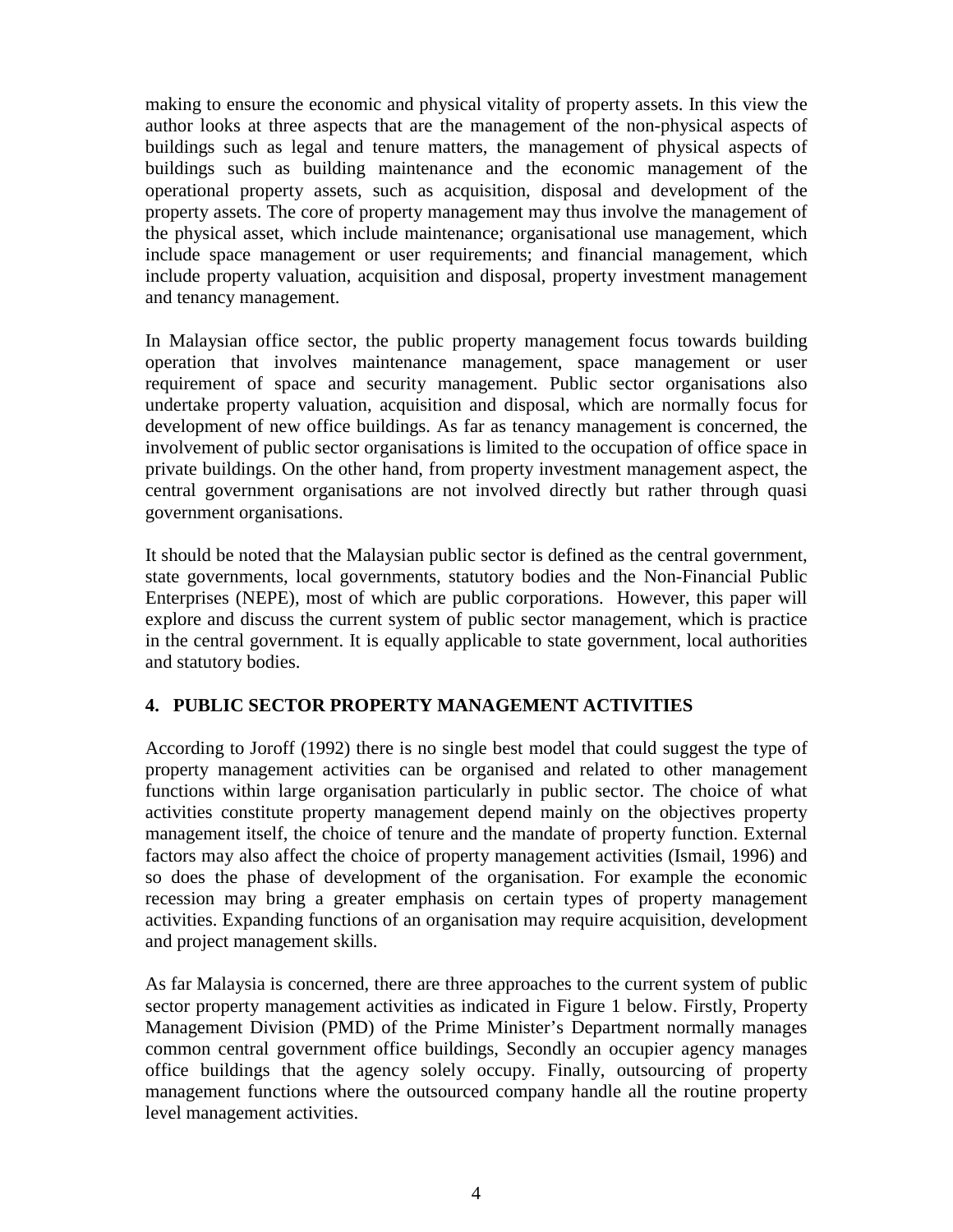

In the case of common central government office buildings PMD holds the overall responsibilities on the property management aspect while the other agencies act on advisory capacity. Table 3 below shows that PMD manages 68 common central government office buildings throughout the country, which contributes close to half a million square meters of office space. At the same time PMD also has 12 projects for construction of similar buildings that are either at planning or construction stage.

| N <sub>o</sub> | Location Of Buildings/Complex | Number Of      | Number Of       | Total Floor |
|----------------|-------------------------------|----------------|-----------------|-------------|
|                | <b>According To State</b>     | Complex        | <b>Building</b> | Area (s.m.) |
|                |                               |                |                 |             |
|                | Kuala Lumpur & Selangor       | 3              | 7               | 109,200     |
| $\overline{2}$ | Perlis                        | $\overline{2}$ | 3               | 2,700       |
| 3              | Kedah                         | $\overline{2}$ | 3               | 12,500      |
| $\overline{4}$ | Penang                        | $\overline{2}$ | $\overline{2}$  | 19,000      |
| 5              | Perak                         | 6              | 9               | 41,200      |
| 6              | Negeri Sembilan               | 1              | 1               | 17,000      |
| $\tau$         | Malacca                       | $\overline{2}$ | $\overline{2}$  | 19,800      |
| 8              | Johore                        | $\overline{2}$ | 3               | 32,000      |
| 9              | Pahang                        | 3              | 3               | 23,300      |
| 10             | Terengganu                    | 3              | 3               | 22,600      |
| 11             | Kelantan                      | $\overline{4}$ | $\overline{4}$  | 25,100      |
| 12             | Sabah                         | 6              | 6               | 36,700      |
| 13             | Sarawak                       | 12             | 22              | 71,600      |
|                | Total                         | 48             | 68              | 432,700     |

**Table 3.** Common Central Government Public Office Buildings Managed By PMD Of Prime Minister Department

Source: PMD, Ministry of Work Malaysia (MoW), VPSD and Author analysis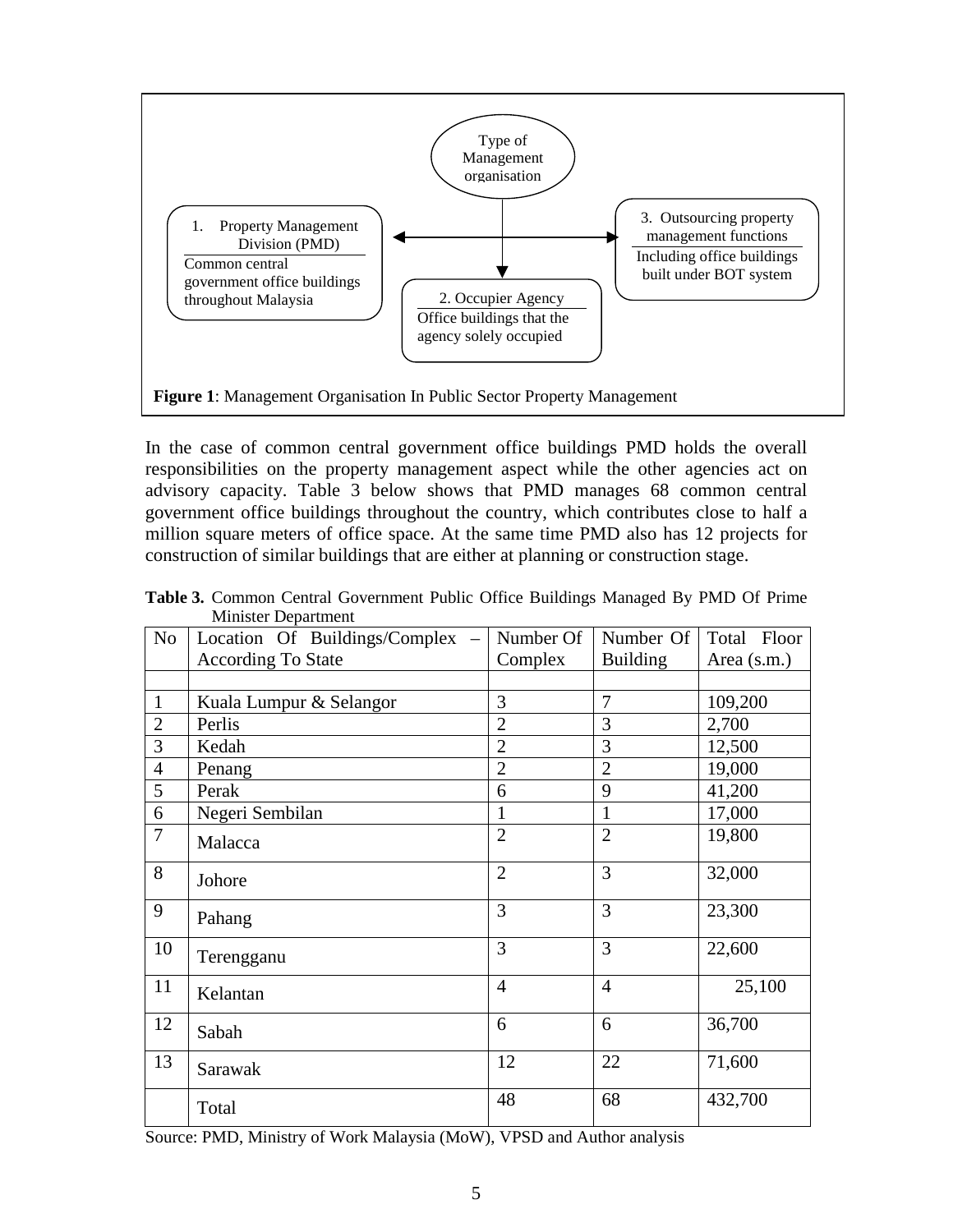In the case where an occupier agency manages the office buildings, the management of such buildings is subjected to the guidelines and rules impose by PMD. No data is available on the size of these agencies property holdings since their buildings are sited on land owned by FCLM (even though FCLM has a program known as *Sistem Pemantauan Tanah Persekutuan* (SPTP), it is not comprehensive to cover all aspect of property database for property management).

Nevertheless under these two approaches, the public property continues to be traditionally managed in a fragmented and decentralized way. The responsibilities for property management are distributed among a number of government departments. Some property management activities are carried out in-house, some partly outsourced and the rest mainly outsourced.

Finally, in the case outsourcing of property management functions, the outsourced company handle the entire routine property level management activities for example Putrajaya Administrative centre. In this instance, the whole property management activities still lie within the ambits of PMD's functions.



## Property Acquisition

Property Acquisition is the financial aspect of property management. In practice it involves direct property purchase, building construction, and compulsory acquisition or purchase of land or land alienation from state authority. The overall responsibilities lay with the PMD and FCLM while the other government agencies act on advisory capacity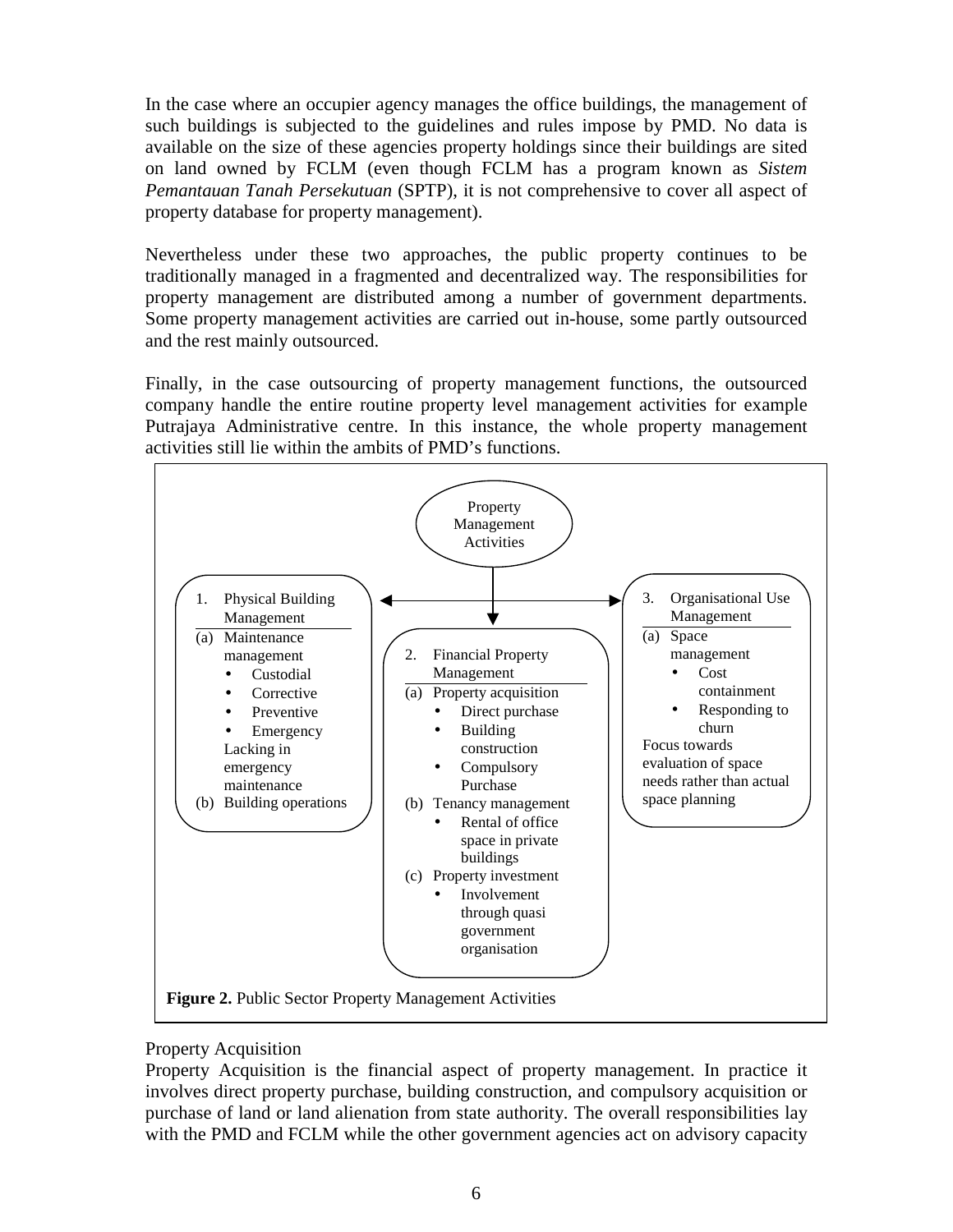(The Civil Service of Malaysia, 1982). Government Property Coordinator Committee under the secretariat of PMD oversees the whole function of property acquisition.

- Direct Property Purchase: Any government agencies can make direct property purchase either for developed buildings or an on-going projects or a development or completed projects. According to procedure the acquiring agencies must seek approval from Government Acquisition Management Division (GAMD) of the Ministry of Finance first before proceed for budget approval from Economic Planning Unit (EPU) of the Prime Minister's Department. In these circumstances VPSD undertakes the valuation exercise and negotiates for the property and Building Section (BS) of PWD provides technical comments on the physical aspect of the subject property, while Security Division (GSD) advises on the security aspects. Thus for direct property purchase, not fewer than six departments are involved before the whole project can be tabled at the Committee.
- Building Construction: The PWD oversees all planning and construction of central government projects. In most circumstances, private sector contractors and consultants may carry out the task of planning and construction, and then the Department still assumes the supervision of the project. Approvals from GAMD and EPU should be resorted before any building construction could be commenced.
- Compulsory Land Acquisition/Purchase: Public sector organisations may acquire vacant land through compulsory land acquisition/purchase and land alienation from state authority for development of office buildings. Compulsory land acquisition/ purchase is the acquisition of land from private owner. On the other, land alienation involves the acquisition of vacant land from the state. When any government agency needs land for development purposes, the agency has to apply through FCLM as the custodian of central government property. But the whole procedures of compulsory acquisition and land alienation have to be dealt by various state authorities. This is because under the Malaysian land rules land matter is under state authoritative.

#### Tenancy Management

Rental of Office Space in Private Property: The Committee on Office Space under PMD deals with requests for rental space by various government agencies. VPSD undertakes the rental valuation exercise of the office space and GSD advises on the security aspects of the subject building. In practice the occupier agency make their space requirement planning and forward to the Committee for space approval after obtaining budget approval from Treasury.

#### Space Management

Space is the organisational use aspect in property management. The primary aim in space management is to make the most efficient and effective use of space, equipment and furniture, during the present time as well as in the future; and to provide an environment which enable the largest cost and most important asset of the organisation, its people to operate (Abdul Rahman, 1999). Effective space management can be discussed from two broad areas, namely cost containment and responding to churn. Cost containment requires the understanding of quality. Its objective is to provide the best possible support for the full range of activities critical to organisational survival, at lowest possible cost, over an expected period of use. Churn is the direct result of organisational change and office churn is the relocation of an individual or groups of individuals resulting in a change to the office environment.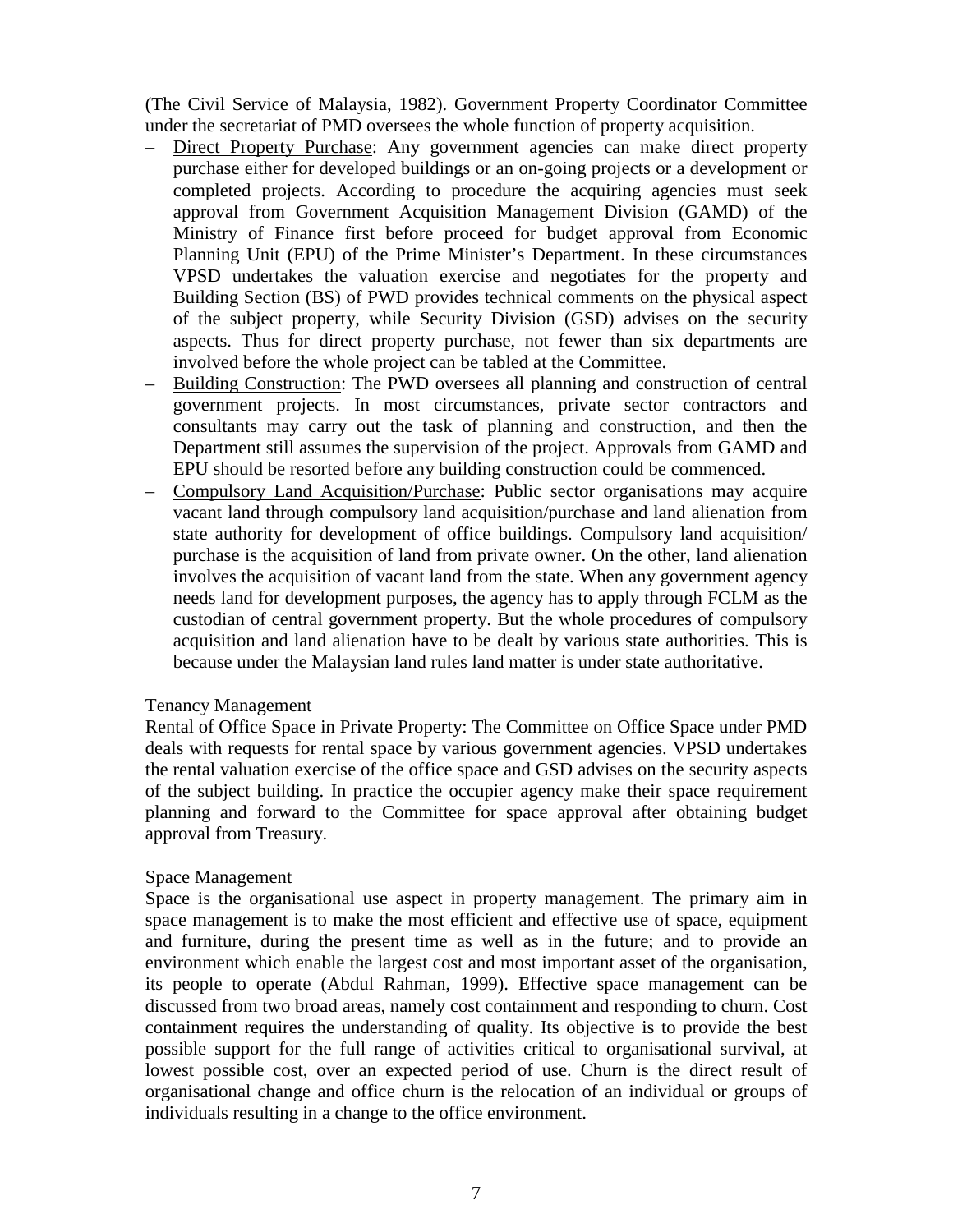In this context, the main purpose of space management is to reduce the amount of space needed to carry out a certain functions whilst at the same time improving the quality of facility. Successful changes have redistributed space from workplace to support function, often accompanied by improved management of communications, data handling and more comfortable formal and informal meeting areas. There are various ways and means by which the organisation undertakes to make the most efficient and effective use of space, equipment and furniture. It may be, open plan, redistribution of space, the non-territorial office, charge-back systems, looking at quality in terms of it, panel-based open planning, fixed service spine, universal plan office and the loose fit approach to design.

In Malaysia, public sector adopts open plan concept with panel-based open planning and implements space standards. The space standards are detailed and rigidly enforced as part of the conditions of property budgeting approvals. It emphasises hierarchical differences in rank between employees, where senior officers are allocated large amount of spaces for the purpose of status distinction. In practice, the property responsibility under space management is more focus towards evaluation of space needs rather than the actual space planning.

### Maintenance Management

Maintenance Management is the physical aspect of property management. According to Othman (1996) maintenance management is a management system, or procedure, designed to allow buildings owners or managers to look after their buildings in an efficient, well organised and cost effective manner. In other words, the maintenance manager combats the effect of physical deterioration in an attempt to maintain the premise at the level comparable to its initial condition. Therefore maintenance management covers most of the buildings operations and maintenance function.

Maintenance of physical asset is an ongoing process, which can be broken down into four main categories (Brown, 1993, p. 428).

- Custodial maintenance: The day-to-day routine maintenance activities.
- Corrective maintenance: The repair and restoration of items after problems are identified but before major breakdowns or emergencies occur. Building components are susceptible to breakdown and may need corrective maintenance, regardless of the quality of the preventive maintenance program.
- Preventive maintenance: Scheduled inspection, service, and repair to maximise equipment life, and the level of services at property, and reduce equipment breakdowns and service interruptions. British Standards Institution views preventive maintenance as works carried out at predetermined intervals, or to other prescribed criteria and intended to reduce the likelihood of an item not meeting an acceptable condition. Careful preventive maintenance eliminates corrective and emergency repairs later.
- Emergency maintenance: corrective action that must be taken immediately to protect life, health and property. Preparation for an emergency should begin during site selection, development and property negotiation stages.

As far as common central government office buildings are concerned, under the supervisions of Ministry of Works (MoW), PMD outsource building maintenance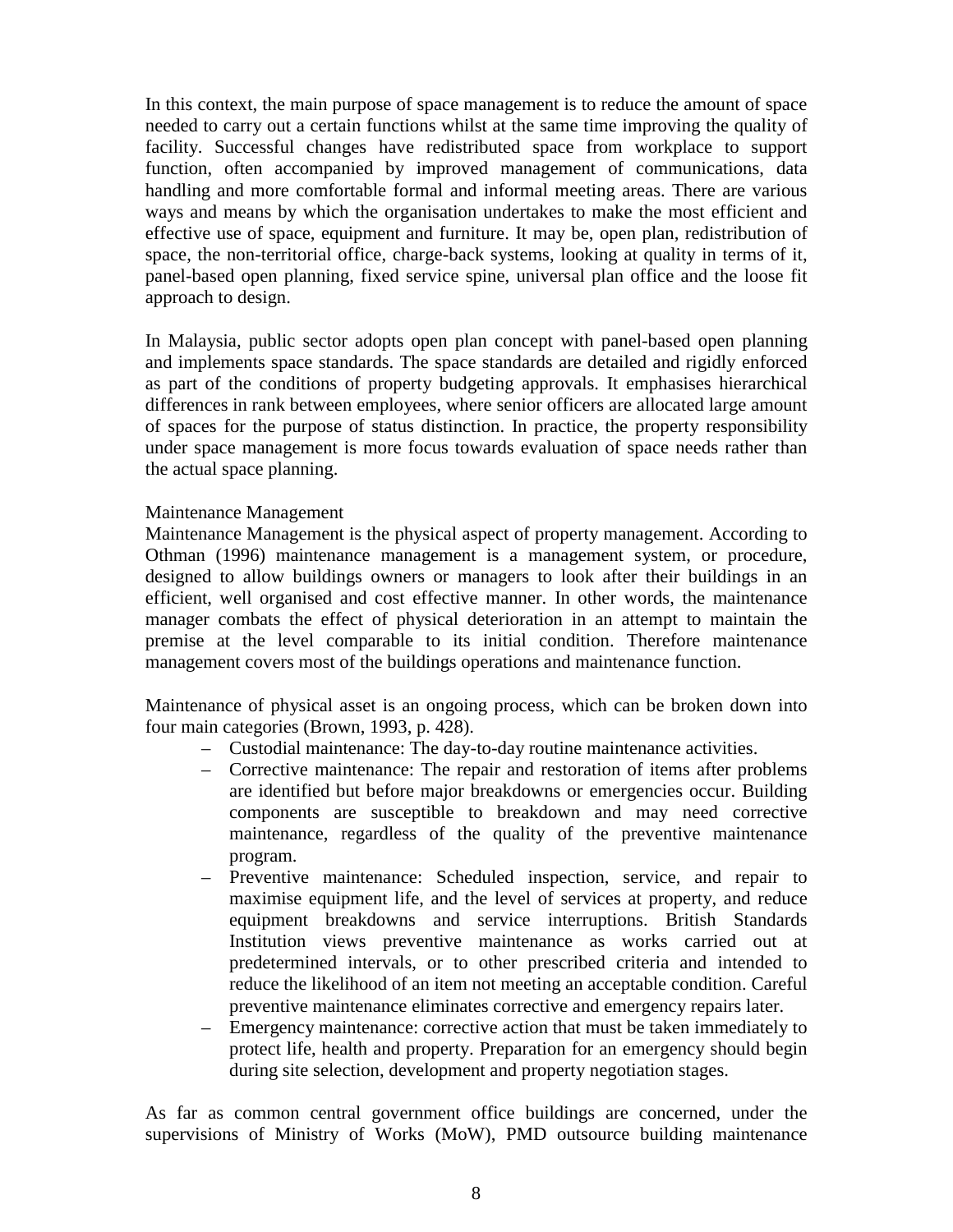support service according to zone except for those buildings located in Selangor and Kuala Lumpur. The Ministry plans, manages and monitors the outsourced property management work with the help from Building Maintenance Support Service Committees set at up at various affected buildings. PWD carries out buildings maintenance works of office buildings in Selangor and Kuala Lumpur.

In the case of an occupier agency manages the office buildings, major maintenance works are outsourced through tender boards and smaller works through quotations subcommittees. Minor technical matters are managed by the organisation with the advice from PWD. Major technical matters are handled directly by PWD. A part from that, a small number of technical staffs is retained within the occupier agency to monitor the outsourced property management work. Managerial staffs within the agency plan and manage the other property management activities. It has to be mentioned that where government agency acquire property through "build, occupy and transfer" (BOT) concept, the entire maintenance management of the subject buildings are also outsourced.

## **5. THE ISSUE OF PUBLIC SECTOR PROPERTY MANAGEMENT AND COMMENTS**

### **5.1 Management Process**

As mentioned in the foregoing, the responsibilities for property management are distributed among a number of government departments. Public sector property is often managed in a reactive manner. The work is driven either by the short-term requirements of the operations or the property itself. In many instances there is little concern for the long-term requirements. The objectives for property tend to be related to minimising costs in the short term rather than assessing and enhancing the added value property could bring to the organisation.

At the same time public sector property management is lacking of performance monitoring. The lack of explicit property objectives led to little monitoring of the performance of property or its management. There is often no awareness of the opportunity cost of property. The effect of this is twofold. First, there is no incentive to use space efficiently. Second, the true cost or performance of the operations is not known because property is effectively a free resource.

Property should be actively managed, changing to meet the future needs of the organisations. Specific target should be set and measures of performance established as well as a monitoring and control system. To do so, it is essential to have appropriate management information system that combined operational information with property information.

Therefore the move to privatise property management should be viewed on positive mode in delivering quality public sector property management. For example under the BOT concept, property management functions especially facilities for the buildings starts as early as planning stage and follow through construction till complete before the taking over the buildings upon completion. In this manner professional property management firms can manage public office buildings.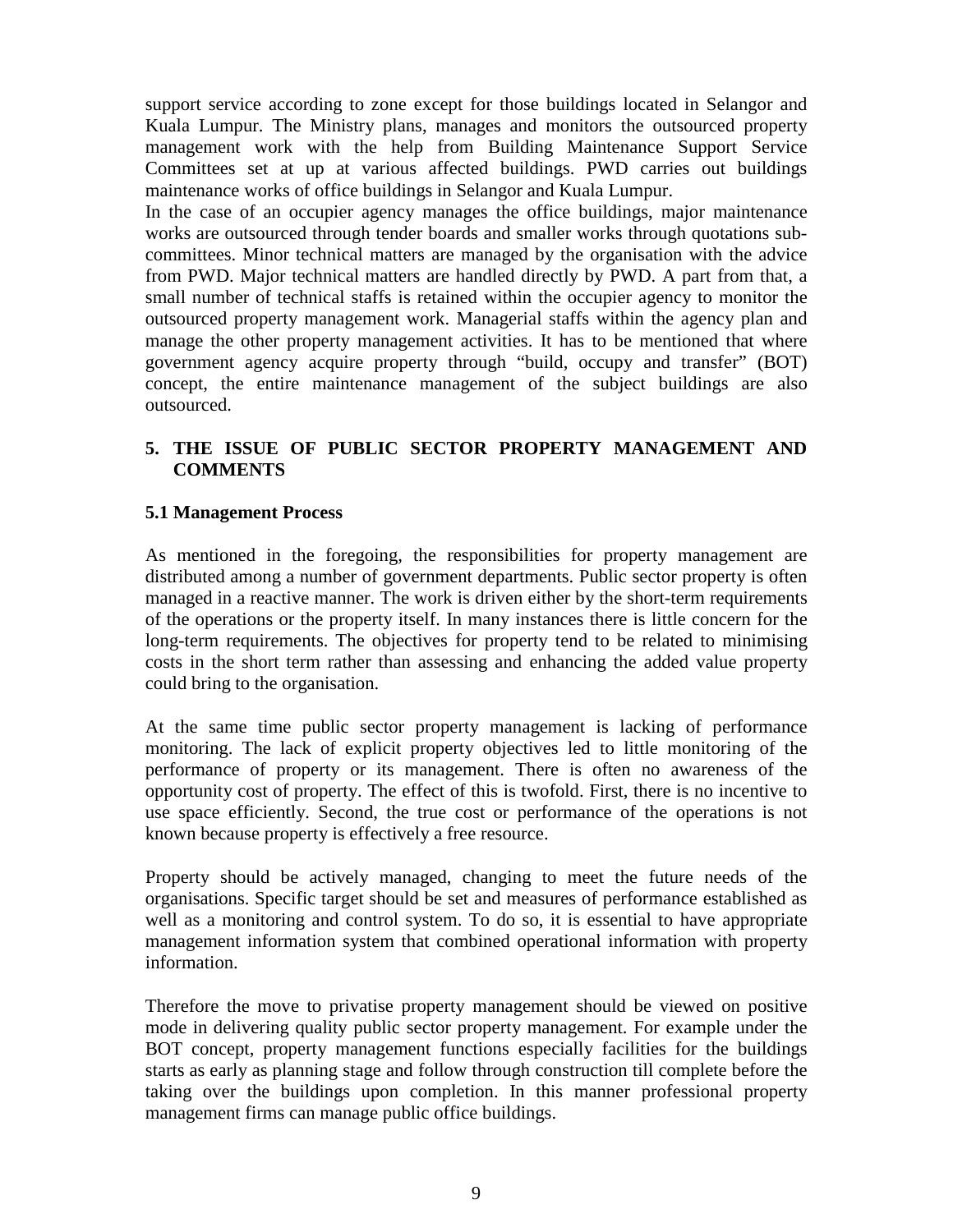Apart from this public sector property manager need to take a more holistic view of property management – a portfolio approach. Under this approach the strategic and operational decisions give impact on management effectiveness. Strategic management relates to the property portfolio as whole and seeks to improve the portfolio's overall performance in the long term. Analysis undertaken at strategic level examines the physical, financial and organisational use aspects cross the entire portfolio and the relationship between these factors. Broad policies under strategic management have to be translated into short-term action plan. On the other hand operational management concerns both the implementation of strategic plan via short-term action plan and more proactive management of individual properties. At operational management individual properties are focuses as integrated systems.

### **5.2 Property Information Management**

All the three aspects of physical, financial and organisational use of property management require information in order to make informed decision. For example maintenance management is essentially an information problem. Planned maintenance requires a considerable amount of information, thus all records pertaining to property have to be updated. In the same manner, space management also needs data of space inventory in order to embark on space utilisation and to commence to space planning.

To date there is no central authority that keeps complete records of all central government property. Most organisations have basic property inventory but it is often difficult to integrate operational with property information. SPTP program under FCLM is not comprehensive to cover all aspect of property database for property management. However, under the privatisation of building maintenance support services for government building, Central Management System (CMIS) is introduced to perform the maintenance management of property. The system comprise of application software packages on facility engineering services including asset register, predictive planned preventive maintenance tasks, and cost and budget control. The monitoring of the system falls within the ambits of MoW.

In this context public sector is moving towards having dedicated property information system. Public sector needs a dynamic property management information system that contained data on physical, financial and organisational use of properties. The system should be centralised at a property management department and links to any other departments for the purpose of sharing of informations in oder to make informed decision makings.

## **5.3 Maintenance Management**

Custodial, corrective and preventive maintenance of maintenance management in public sector are well focused within the supervisions of PWD. With the introduction CMIS into the management of common central government office buildings, these three aspects maintenance are being systematically integrate into the system.

Nevertheless, emergency maintenance aspect of maintenance management is still lacking. As mentioned above, preparation for an emergency should begin during site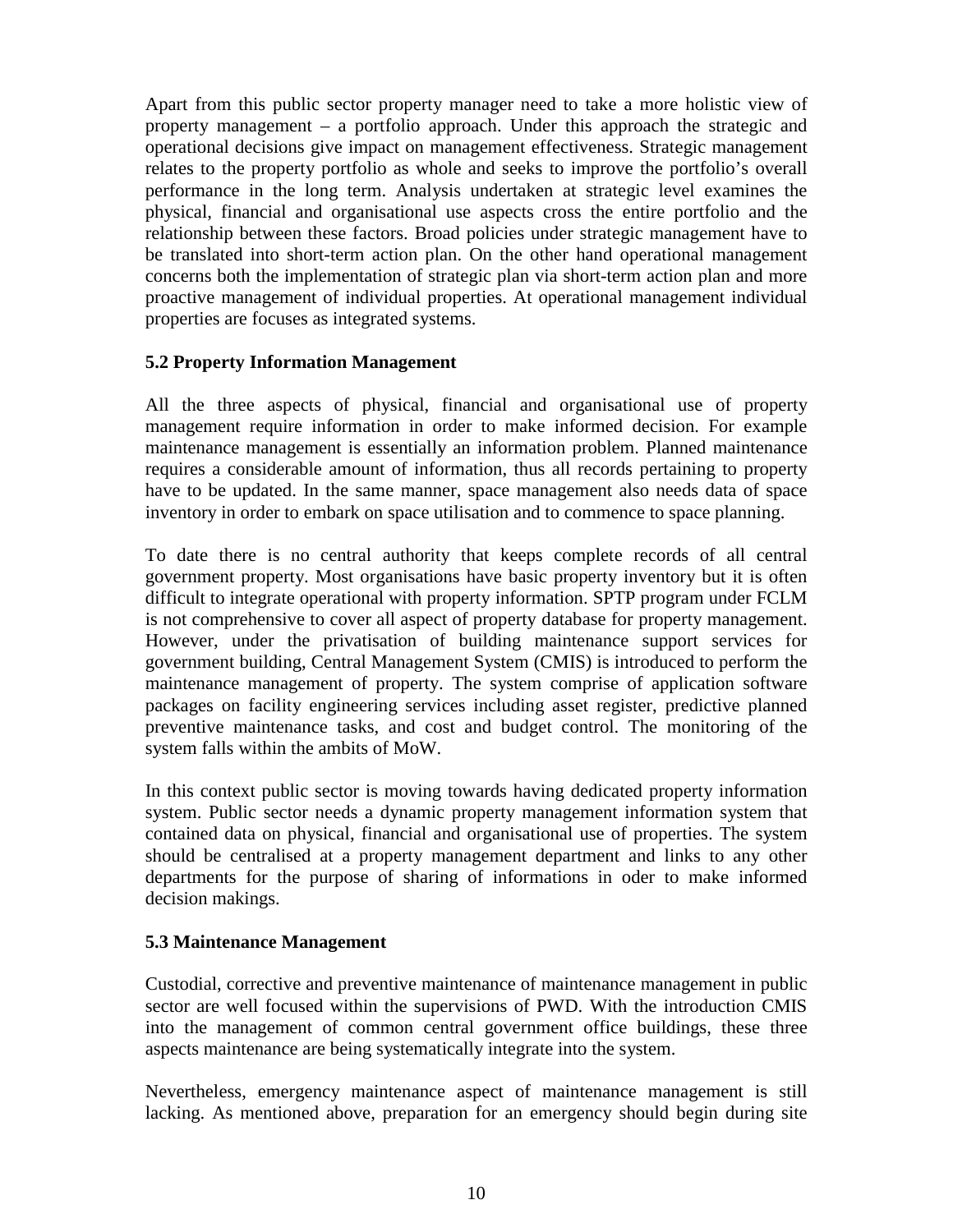selection, development and property negotiation stages. In addition property management should also consider risk management aspect of maintenance management.

#### **5.4 Space Management in Public Sector**

Space management is more than evaluation of space needs. It relates to space planning, management process and space utilization in determining exactly how many people will the facilities adequately support. In this score, space management in public sector should translate the organisation objectives into spatial relationships of its functions, together with the needs of the people who perform the functions, within a given or proposed accommodation space. It should relate to the most appropriate match between supply; the buildings available, and demand; the organisation and the functions it undertakes.

### **6. CONCLUSION**

Property is an important resource and public sector organisations have started to take steps to improve their management practice. The approach adopted has varied and the challenge will be for the authorities to consider their priorities in relation to their own organisational and service objectives and their own properties. In accordance to this public sector should adopt property portfolio management, which is a more holistic view of property management. Property portfolio management is an ongoing process with continual monitoring and review to ensure that the objectives are being achieved.

### **REFERENCES**

- Abdul Rahman, F. (1999), Space Management, unpublished lecture notes, *Kurus Pengurusan Hartanah dan Faciliti* 20 – 23 September INSPEN, Malaysia
- Brown, R. K. (1993), Managing Corporate Real Estate, John Willey & Sons, Inc. USA
- Ismail, I. (1996) The Operational Property Management Process in Large Non-Property Organisation in Malaysia, Unpublished Ph.D. thesis, University of Reading
- Joroff, M.L (1992), Corporate Real Estate 2000, Management strategies for the next decade, Norcross, Ga.: Industrial Development Research Foundation.
- Mahadi, S. (1998), Keynote Address at the CPD Program on Limited Property Management Is There A Need? Petaling Jaya on 21 November 1998, The Surveyors  $4<sup>th</sup>$  Quarterly 1998, p. 2.
- Marbeck, A. B. (1988), The Management of Public Building: The Need to Privatise, Seminar Property Management: Scope, Problems and Future Challenge, Kuala Lumpur.
- Othman, A. (1996), Facilities Management in the Changing Role of the Property Maintenance Manager, The Surveyors  $2<sup>nd</sup>$  Quarterly 1996, Malaysia p. 10
- Singh, G. (1994), Re-engineering Property Management: Sustaining Asset Value Through Effective Property Management, Conference Property Maintenance and Management in the 90's 30 – 31 May 1994 Kuala Lumpur Malaysia.
- Singh, G. (1996), Property Management in Malaysia, Federal Publications, Malaysia, p. 4.
- The Civil Service of Malaysia (1982), General Circular Letter No.3 of 1982, Malaysia
- Valuation and Property Services Department (1999), Property Market Report 1999, Ministry of Finance Malaysia
- Valuation and Property Services Department (2000), Property Market Report 2000, Ministry of Finance Malaysia
- Wong, K. S. (1999) Property Management in Private Practice, unpublished lecture notes, *Kurus Pengurusan Hartanah dan Faciliti* 20 – 23 September INSPEN, Malaysia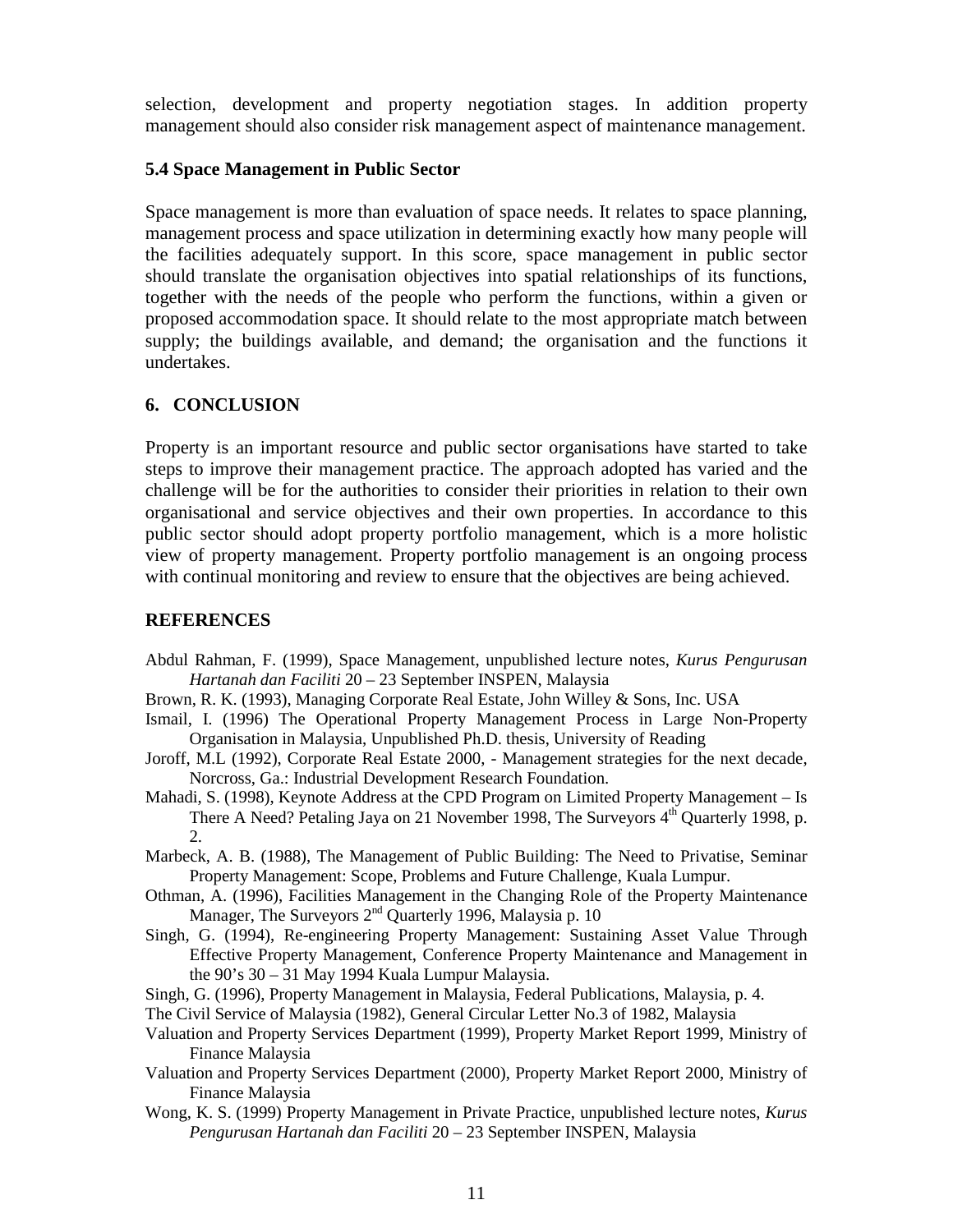# **CONTACT**

Ms. Zailan Mohd Isa The Institution of Surveyors, Malaysia 3<sup>rd</sup> Floor, Bangunan Juruukur, 64-66, Jalan 52/4 46200 Petaling Jaya Selangor MALAYSIA Tel.  $+$  603 7955 1773 or  $+$  603 7956 9728 Fax + 603 7955 0253 E-mail: zisa@tm.net.my or zailan@fksg.utm.my

### **BIOGRAPHICAL NOTE**

Ms. **Zailan Mohd Isa**, Registered Valuer and Estate Agent

Attached to Valuation and Property Services Department (VPSD)

Ministry of Finance Malaysia since 1981.

Having 20 years experience in valuation and management of public sector property for various purposes and assessor to the Malaysian High Court under the provision of Land Acquisition Act 1960 (as amended). Since 1996, joined the department management group and administered the department management committee as the director of corporate planning division. In 2000, awarded with Public Sector scholarship for Ph. D program in Property Management at University of Technology Malaysia.

| Director of Corporate Planning Division, Head Quarter Valuation and Property |
|------------------------------------------------------------------------------|
| Services Department, Ministry of Finance, Malaysia                           |
| State Director, Terengganu Branch Valuation and Property Services            |
| Department, Ministry of Finance, Malaysia                                    |
| Assistant State Director, Terengganu Branch Valuation and Property Services  |
| Department, Ministry of Finance, Malaysia                                    |
| Valuation Office, Kedah Branch Valuation and Property Services Department,   |
| Ministry of Finance, Malaysia                                                |
|                                                                              |
| Valuation Office, Kelantan Branch Valuation and Property<br>Services         |
| Department, Ministry of Finance, Malaysia                                    |
| Head of Rating Unit, Valuation and Property Services Department, Kota Bharu  |
| Municipality                                                                 |
|                                                                              |
| Ph. D research in Property Performance Measurement in the Property           |
| Management of Public Office Buildings at University Technology of Malaysia,  |
| Skudai Johor, Malaysia                                                       |
| Master Degree in Property Valuation and Management at Sheffield Hallam       |
| University, Sheffield, United Kingdom                                        |
| Bachelor of Survey in Property Valuation and Management at University        |
| Technology of Malaysia, Kuala Lumpur, Malaysia                               |
|                                                                              |
| Committee Member of Property Consultancy & Valuation Surveying Division, The |
| Institution of Surveyors Malaysia Session 2000/2001                          |
|                                                                              |

- Secretary of Property Consultancy & Valuation Surveying Division, The Institution of Surveyors Malaysia Session 1999/2000
- Council Member The Institution of Surveyors Malaysia Session 1999/2000